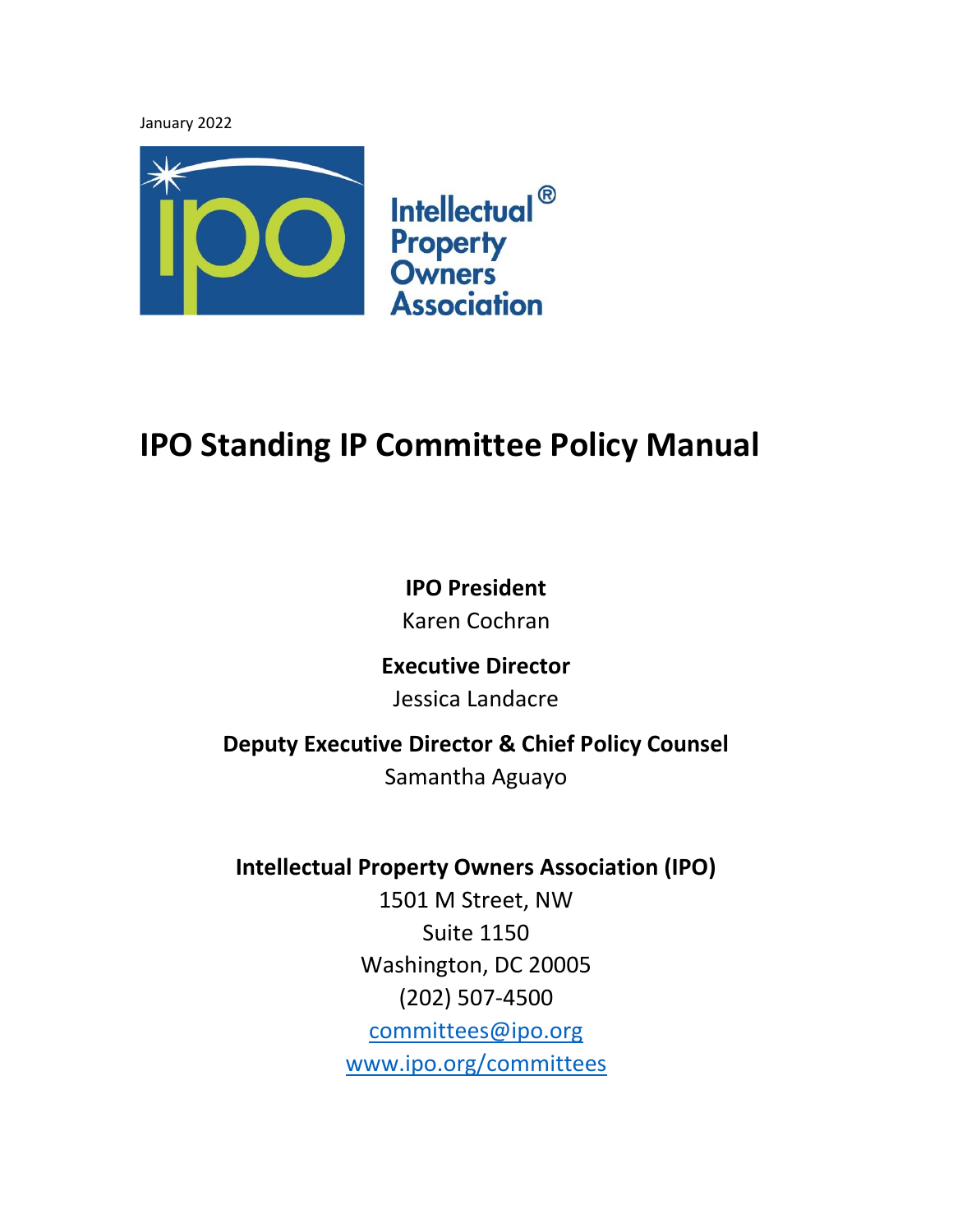

### **Table of Contents**

This manual is a blueprint for IPO committee operations. It explains how committees are organized and how appointments are made, defines the primary responsibilities of committee leaders, and outlines expectations including the schedule of committee activities and deadlines for the year. For questions about IPO committees, contact the IPO office at [committees@ipo.org.](mailto:committees@ipo.org)

| I. Introduction                                              | 3  |
|--------------------------------------------------------------|----|
| II. Expectations of Committee Leaders and Members            | 6  |
| III. Standing IP Committee Operations                        | 8  |
| IV. Guide to Proposing Resolutions for Adoption by the Board | 11 |
| V. Guide to Preparing Letters and Comments                   | 13 |
| VI. Using IPO Connect for Committee Business                 | 14 |
| VII. Tips for Committee Chairs and Vice Chairs               | 16 |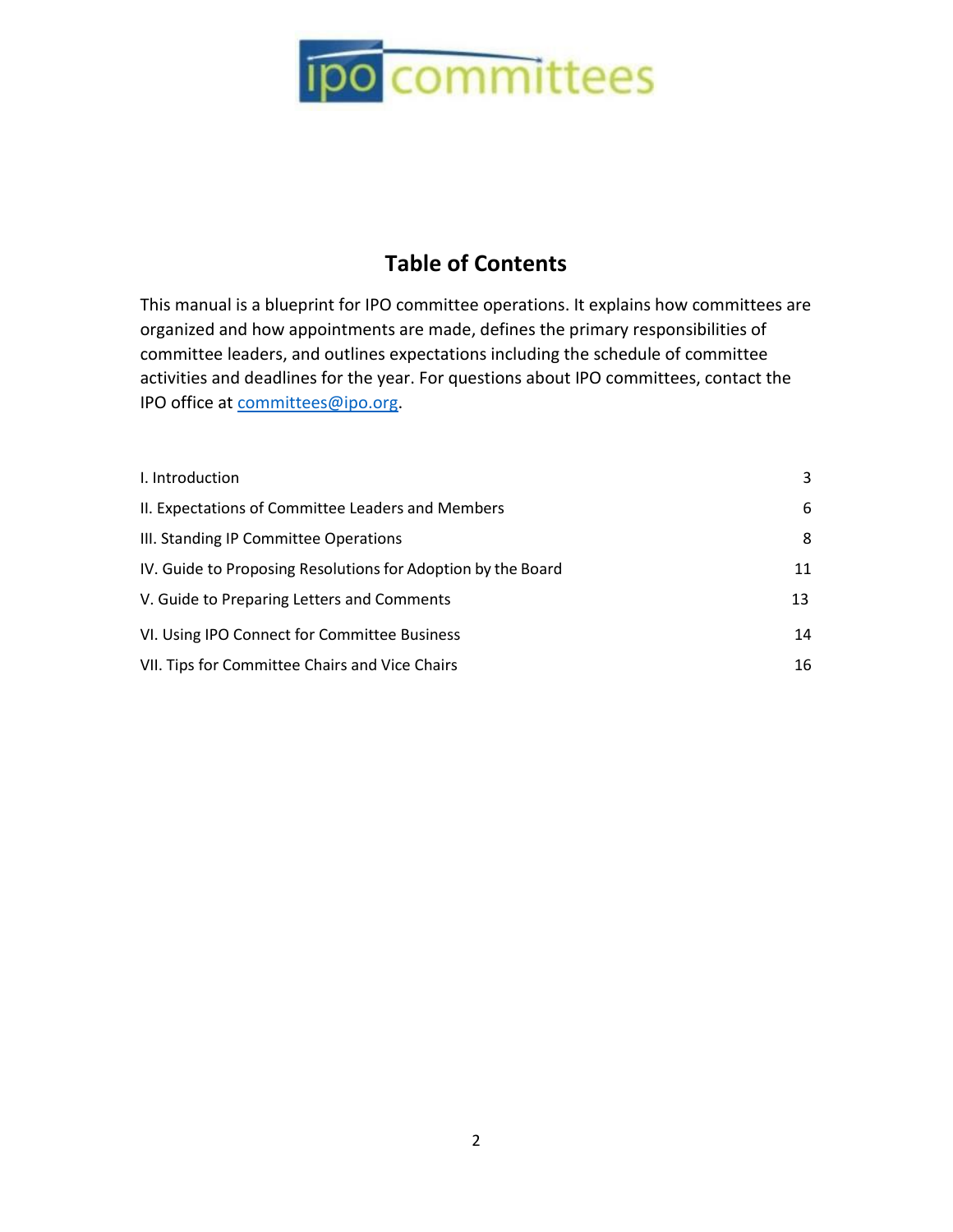

### **I. Introduction**

#### <span id="page-2-0"></span>**IPO Governance**

#### *Directors*

The IPO Board of Directors is the governing and policy-setting body of the association. It operates in accordance with IPO's mission and vision statements and strategic framework.

Most members of the board [\(https://ipo.org/index.php/board-of-directors/\)](https://ipo.org/index.php/board-of-directors/) are corporate chief intellectual property counsel. There are 44 sustaining corporate board members. Sustaining corporate members are elected for two-year terms that can be renewed consecutively. Five board members are regular corporate members who are elected for two-year terms that may not be renewed consecutively. One inventor member is elected to the board for a two-year term that can be renewed. Board members are nominated by the nominations committee and elected by the IPO membership during the Annual Meeting.

#### *Executive Committee*

The nine-member IPO Executive Committee [\(http://www.ipo.org/index.php/about](http://www.ipo.org/index.php/about-ipo/committees/executive-committee/)[ipo/committees/executive-committee/\)](http://www.ipo.org/index.php/about-ipo/committees/executive-committee/) is vested with the authority to act on behalf of the board between meetings. Its nine members include the president, vice-president, treasurer, immediate past-president, IPO Education Foundation president, and four atlarge members elected from the board members for staggered two-year terms.

#### *Officers*

IPO officers include the president, vice-president, treasurer, and secretary. The president, vice-president, and treasurer are elected by the IPO Board of Directors. The executive director serves as the secretary. The IPO Board delegates authority to the officers to serve as advisors for management and to approve recommendations as needed concerning issues related to operations, non-controversial policy matters, and ad hoc issues requiring a rapid response.

#### *Strategic Plan*

The board engages in strategic planning every three years. Strategic planning activities took place virtually during 2020. The strategic plan guides all association activities, including governance, U.S. and international advocacy, committee activities, and association business activities such as membership recruiting and conferences. The mission, vision, and strategic framework adopted by the IPO Board in 2020 are below.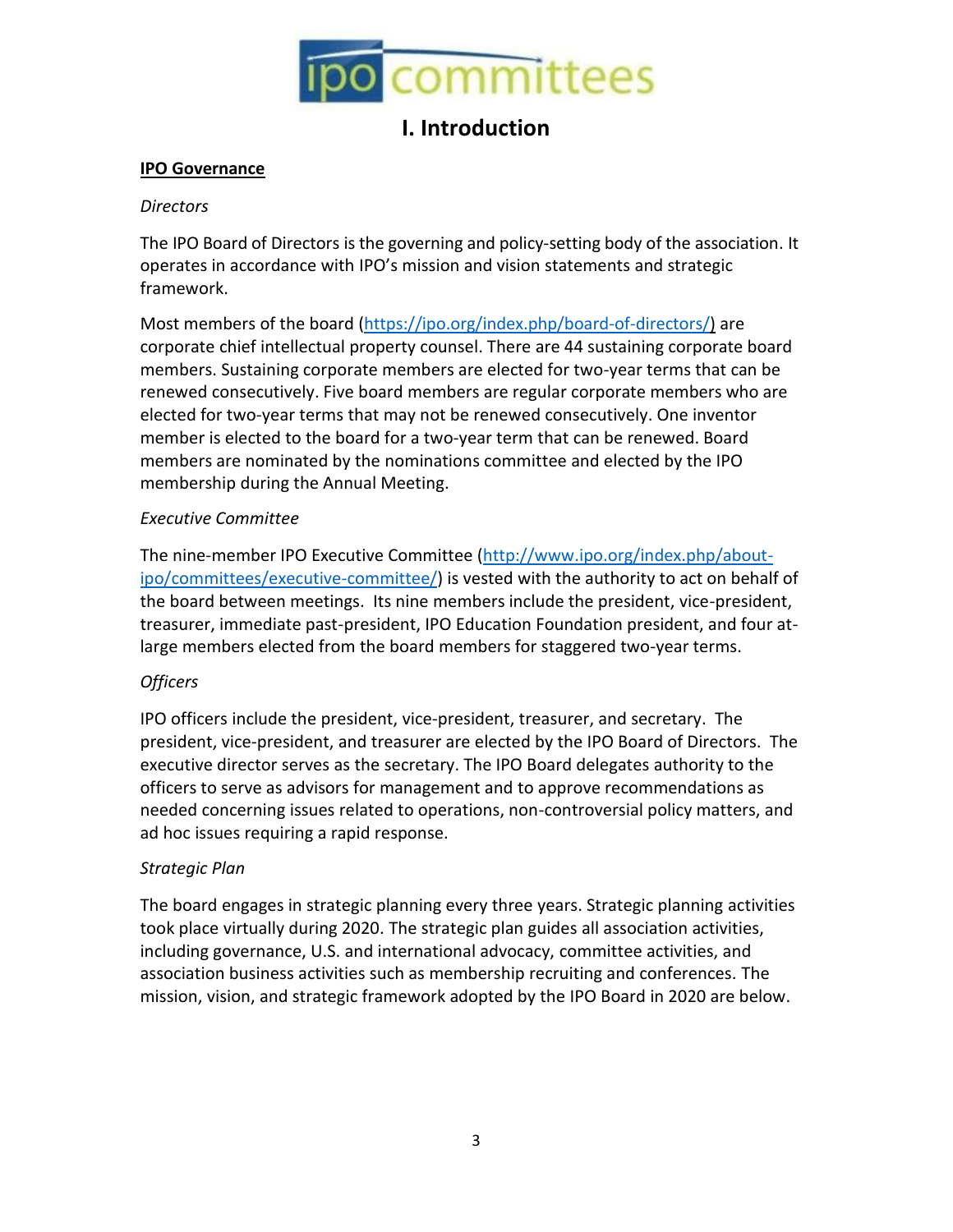

#### **Mission**

Promote high quality and enforceable intellectual property rights and predictable legal systems for all industries and technologies.

#### **Vision**

The global acceleration of innovation, creativity, and investment necessary to improve lives.

#### **2021-2023 Strategic Framework**



#### **Policy on Achieving Board Consensus**

A unique value of IPO is that it represents IP owners in all industries and fields of technology. IPO is most effective when it speaks with one voice as a representative of this diverse membership. In order to achieve diverse representation, IPO will recruit members from all industries and fields of technology. The board charges its nominations committee to strike a desirable balance as it nominates new members to the IPO Board of Directors. While the by-laws permit taking positions based on a majority vote (twothirds for amicus briefs), the goal is to achieve consensus whenever practical. The board charges its leadership with facilitating robust discussion of IP policy, IP legislation, and other matters of IP law, with the objective of achieving consensus on resolutions and other actions. When consensus is not easily achieved, the leadership will seek to identify and understand each position and explore appropriate steps for further consideration.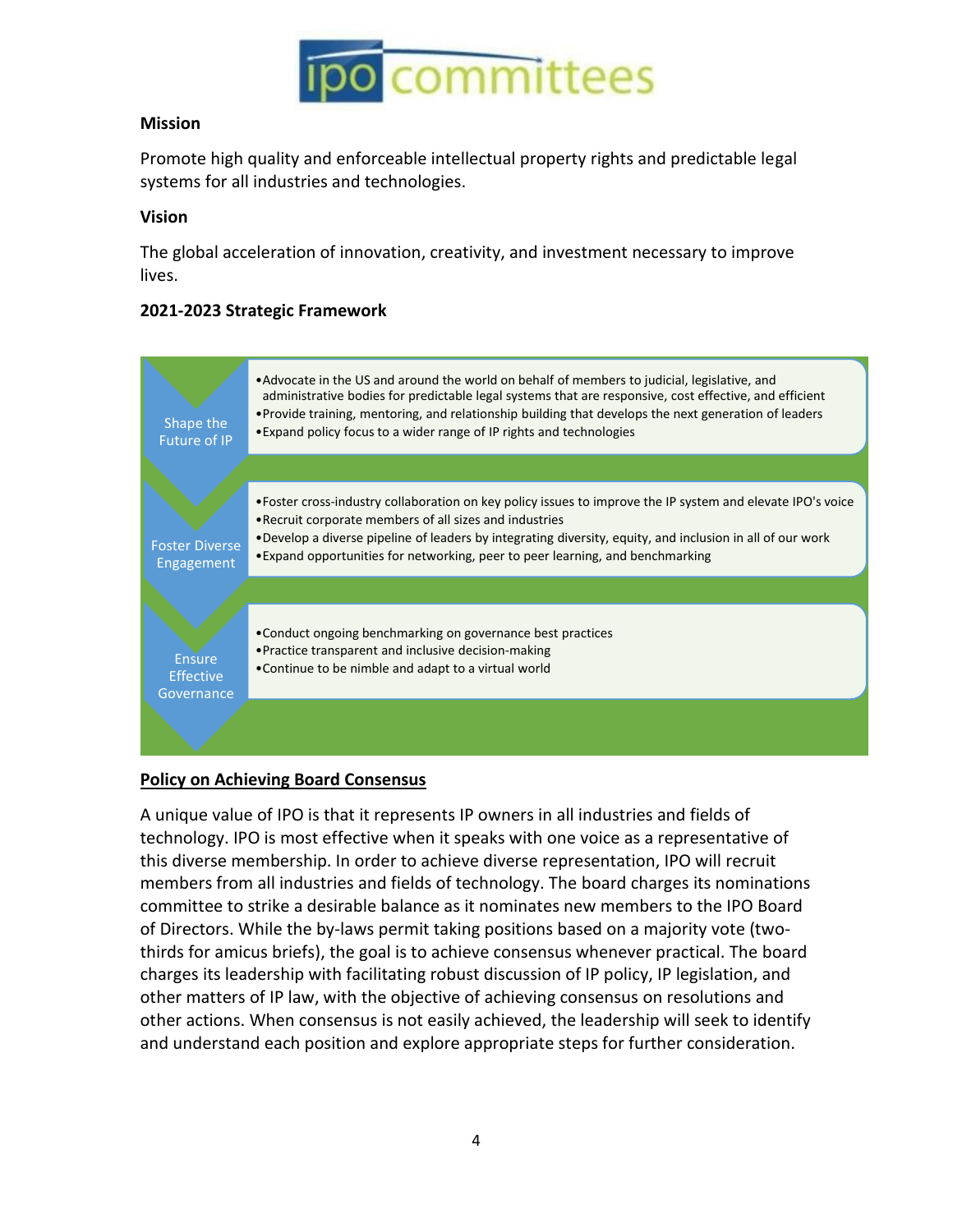

#### **Policy on the Value of IPO's Diverse Membership**

The IPO Board recognizes, values, and seeks to engage the participation, thought leadership, and collaboration of our non-board members. Therefore, we recognize the importance of addressing interests and needs of the broad range of IPO members. This includes:

- Creating professional, networking, and business development opportunities,
- Providing continuing legal education opportunities,
- Guiding the Standing IP Committees via regular and timely feedback,
- Publicizing committee activities,
- Seeking input of non-Board members on IPO positions to be advocated to Congress, the USPTO, and the courts,
- Communicating with members about Board initiatives, and
- Updating members on the developments in IP law via the *IPO Daily News*TM.

#### **IPO Board Meetings**

Traditionally, the board has held five in-person meetings during a calendar year: 1) in January; 2) in conjunction with the IPO Committee Leadership Meeting, usually in March; 3) in May or June; 4) immediately before the IPO Annual Meeting in September; and 5) in conjunction with the IPO Education Foundation Awards Dinner in December. In 2020, the board shifted to holding meetings virtually and more frequently. Staff liaisons will share notices and deadlines for upcoming meetings as appropriate.

#### **Standing IP Committees**

Standing IP Committees report to the IPO Board of Directors. Currently IPO has 27 Standing IP Committees that fall into the categories of Business & Professional and IP Law & Practice Committees. (See<https://ipo.org/index.php/find-a-committee/> for the current committees and their leadership.)

The number of committees is subject to change annually. Each committee is devoted to a particular aspect of IP law or business that is of interest to IP owners. All IPO members are eligible to join a Standing IP Committee, including any employee, partner, or associate in a member company or law firm. Appointments to committees are approved by IPO staff.

Committees are made up of chairs, vice chairs, a secretary, a board liaison, a staff liaison, and voting and non-voting members. The IPO President appoints chair(s), vice chair(s), and board liaisons. Committee chairs are typically selected from IPO's corporate members. Vice chairs are typically selected from law firm members but may include corporate members. A committee secretary is selected by the committee's chair(s) and vice chair(s).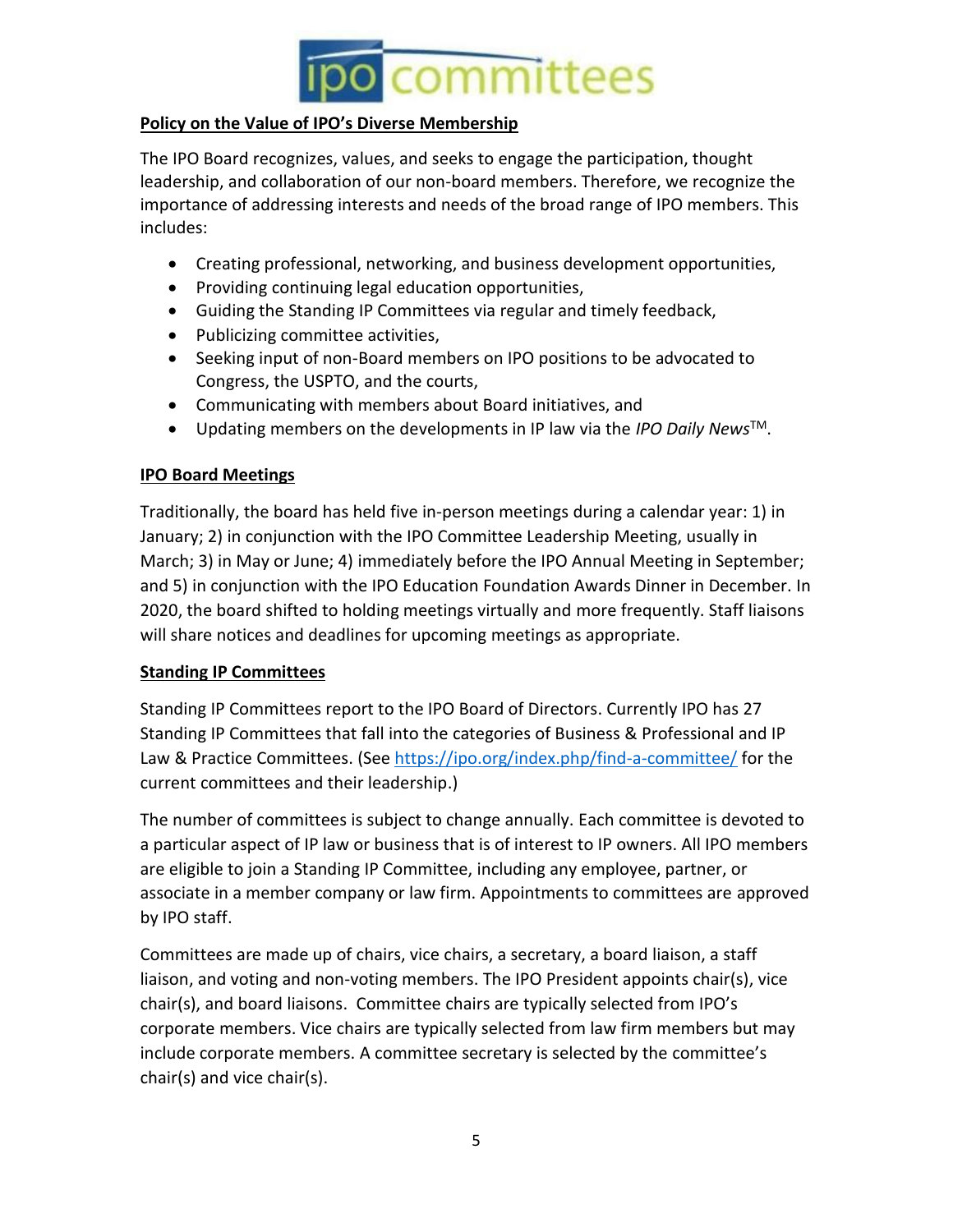

To be appointed to a Standing IP Committee, an IPO member must submit an application on the IPO website [\(www.ipo.org/joinacommittee\)](http://www.ipo.org/joinacommittee). Only IPO members are permitted to join IPO committees. Nonmember participation is prohibited, except when invited as a guest speaker.

## **II. Expectations of Committee Leaders and Members**

#### <span id="page-5-0"></span>**Committee Chairs and Vice Chairs**

Committee chairs and vice chairs are appointed by the IPO President for one-year terms that run from January 1 to December 31. Chairs and vice chairs can be reappointed for additional terms, but reappointments are sometimes limited to give other members leadership opportunities. Chairs are typically selected from corporate members of IPO and vice chairs are typically selected from law firm members, although corporate members may also serve as vice chairs. More than one chair or vice chair will be appointed if the committee has a large membership or expected to have a large workload.

Chairs and vice chairs should be in regular communication with their board and staff liaisons for guidance about existing board resolutions and other policy positions, historical information such as rejections of certain recommendations, whether changes in circumstance merit revisiting a position, and projects to which the board is not likely to be receptive. Although the number and scope of projects undertaken by committees will vary, chairs and vice chairs should expect to devote an average of two to three hours a month to committee work.

Committee leaders are strongly encouraged to attend IPO meetings including the March Committee Leadership Meeting, the IPOwners Spring Summit™, and the IPO Annual Meeting in September.

Chairs and vice chairs should update the IPO staff if their contact information changes.

Committee chairs and vice chairs are encouraged to recruit IPO members to their committees, particularly any members who contribute to committee projects but are not members of the committee. Benefits available to those responsible for recruiting IPO members can be found here [\(https://ipo.org/index.php/membership-recruiting](https://ipo.org/index.php/membership-recruiting-challenge/)[challenge/\)](https://ipo.org/index.php/membership-recruiting-challenge/). Chairs and vice chairs are also asked to help identify potential future leaders.

#### **Committee Secretaries**

Every committee must have a secretary appointed by the chair(s) and vice chair(s) for a one-year term. The role of the secretary is to handle administrative tasks such as distributing meeting reminders and agendas, taking roll on committee calls, producing minutes of committee calls, collecting committee votes on proposed resolutions, and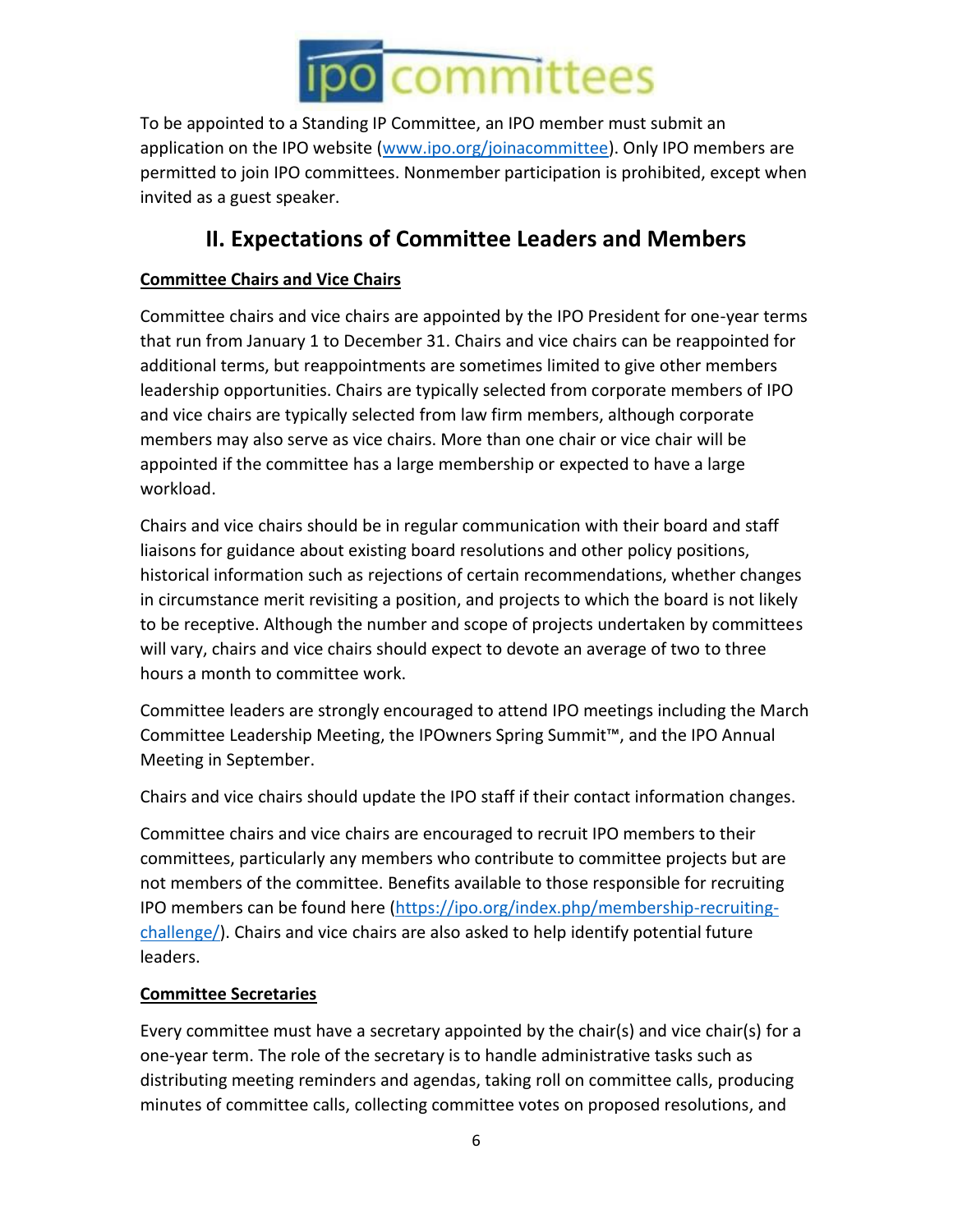

assisting the chair(s) and vice chair(s) as needed. Secretaries should open committee calls in the event their staff liaison is unavailable.

#### **Committee Members**

Committee members are appointed for two-year terms. Members should expect to devote an average of one to two hours a month to committee work. At the end of the two-year committee term, IPO will ask committee members to indicate their interest in rejoining and will solicit new members for the committee from the membership at large. At that time committee members can rejoin the same committee or join a different committee.

#### *Voting and Non-Voting Members*

Voting members are expected to participate substantively in discussions, draft letters and participate in preparing proposed resolutions, vote on proposed resolutions, and participate in as many committee calls as possible. The chair(s), vice chair(s), and staff liaison have the discretion to assess whether voting members have been actively participating and to reclassify a member as non-voting if active participation is not maintained.

Non-voting members participate in committee calls and receive all communications of the committee, but do not vote on proposed resolutions.

IPO corporate members are permitted to serve on multiple committees as either voting or non-voting members. All other members, such as law firm and individual members, are permitted to serve on only one committee as a voting member and as a non-voting member on up to three committees.

No more than three employees of an IPO member company or firm can serve as voting members on the same committee. In making committee appointments, consideration is balancing the number of corporate, law firm, and other member classes on a given committee, as well as achieving industry diversity.

The exception to these policies is that any IPO member can serve as a voting member on any Business and Professional Committee, in addition to any IP Law & Practice Committees memberships.

#### **Board Liaisons**

A member of the IPO Board of Directors is assigned annually to each Standing IP Committee as a non-voting member. The board liaison acts as a line of communication between the board and a committee, and as a sponsor and advocate for the committee. Board liaisons should participate in committee calls and stay in communication with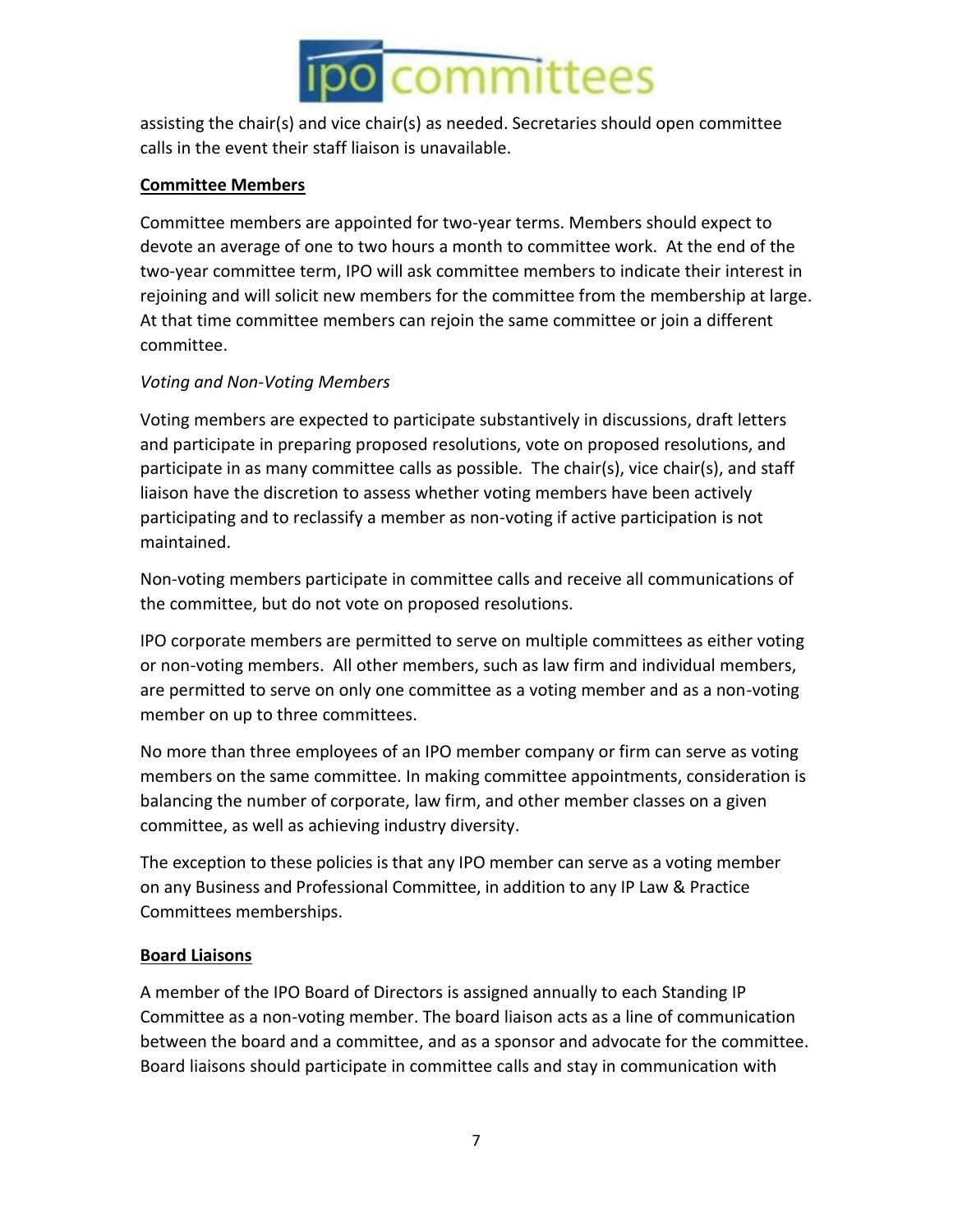committee leadership. The board liaison should help identify projects for the committee that might be of interest to the board.

Board liaisons help committees create agendas that are in line with board views by making sure they are aware of resolutions and other policies and positions the board has adopted and encouraging committees to explore changing positions based on a change in circumstance that merits revisiting a position. Board liaisons also help committees avoid spending time on projects with respect to which the board is not likely to be receptive. Board liaisons are encouraged to highlight significant committee milestones or activities during board meetings and to occasionally brief and seek direction from the IPO Executive Committee on committee projects as needed.

#### **Staff Liaisons**

An IPO staff member is assigned to each Standing IP Committee as a non-voting member. The staff liaison participates on committee calls; advises the committee on the history concerning issues the committee might consider pursuing, including regarding resolutions adopted and rejections of previous recommendations; contributes substantively on legal, legislative, and management issues; answers questions regarding IPO policy and procedure, the 3-year strategic plan, and the organization's mission, vision, and existing policies and positions; and provides assistance to committee leadership as needed. Staff liaisons work with board liaisons to guide committees in selecting projects and setting the agenda to be generally in line with Board positions while also giving committees leeway to explore topics of interest to their members. Chairs and vice chairs should communicate with their staff liaison frequently on committee matters.

When necessary, staff liaisons and the IPO Executive Committee might decide to bypass the committee structure to propose resolutions to the IPO Board. In those instances, the staff liaison will try to seek the committee's view, including that the staff liaison may ask the committee to vote on the resolution.

## **III. Standing IP Committee Operations**

#### <span id="page-7-0"></span>**Committee Leader Appointments and First Meetings (January through March)**

The IPO President appoints committee chairs and vice chairs at the beginning of each calendar year. (Note: In the event of a delay in appointments, committee leaders from the previous calendar year will continue to lead their committees until new leaders are announced.) The expectation is that committee leaders will work together to coordinate committee activities and facilitate committee discussion on a regular and consistent schedule. Throughout the year, committee leaders work closely with their board and staff liaisons to develop issues to present to the IPO Board of Directors.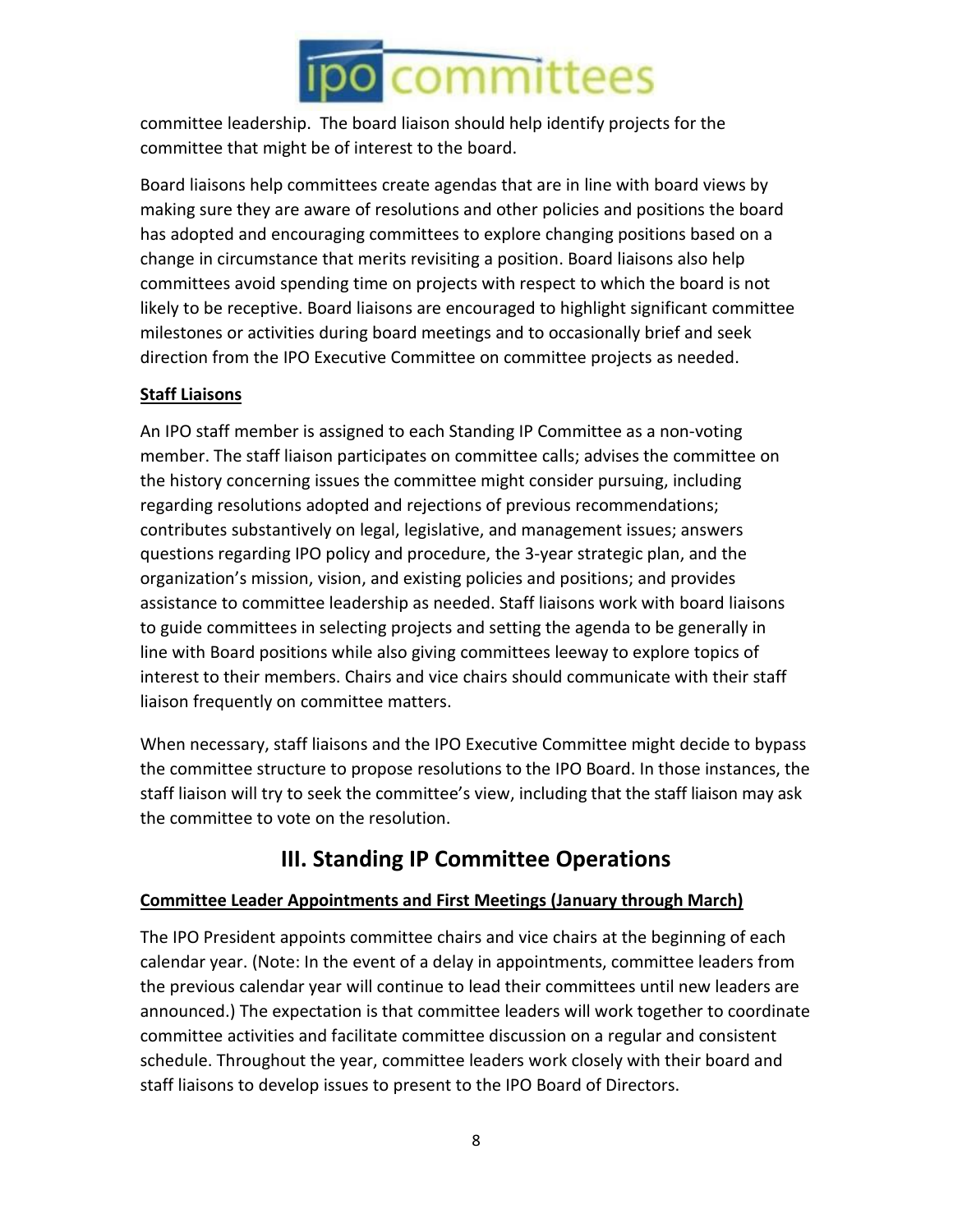In the first few weeks of committee operations, chairs and vice chairs should identify committee secretaries and inform their staff liaison of their selection.

#### **Communicating with Committee Members**

Chairs and vice chairs should hold recurring conference calls with their members to facilitate sharing information about issues within the committee's jurisdiction and collaborate on committee projects. Committees typically meet at least monthly. IPO Connect is the tool for to communicating with committee members and contains the up-to-date membership roster. Instructions for using IPO Connect are included in Section VI.

#### **Identifying Committee Projects**

Committee projects can be initiated in various ways. The IPO Board of Directors might ask a committee to investigate an issue or develop a recommendation for board action. (Refer to Section V for instructions on developing board resolutions and supporting reports and the [template.](http://www.ipo.org/wp-content/uploads/2016/03/Template_for_Board_Reports.docx))

The chair(s) and vice chair(s) of a committee are also encouraged to propose projects to their members that are within the committee charter and are consistent with IPO's mission and vision. In addition to recommending positions on legislation and proposed regulations, committees can undertake legal or business research, prepare informational papers to educate IPO members or the board of directors about an issue, organize educational sessions to be held during the IPO Annual Meeting or other conferences on request, or work with IPO to develop programs for IPO's IP Chat Channel™.

Often, IPO staff liaisons ask committees to recommend IPO positions in response to new developments in IP law. All committee leaders should monitor and share information about developments relevant to the committee's charter. The *IPO Daily News* reports on many late-breaking developments; committees are strongly encouraged to identify and prepare brief news items in their field that will be of interest to the general membership.

#### **Spring Committee Leadership Meeting and Developing an Annual Action Plan**

Each spring IPO hosts a Committee Leadership Meeting that brings together all committee leaders and the full IPO Board of Directors.

In advance of this meeting, committees will be asked to develop an annual action plan. This document should identify the committee's planned activities for the year, which should include 2-3 "deliverables" such as proposing resolutions to the IPO Board, creating white papers to educate the IPO membership about current issues, developing proposals for IP Chat Channel webinars, or holding meetings with government officials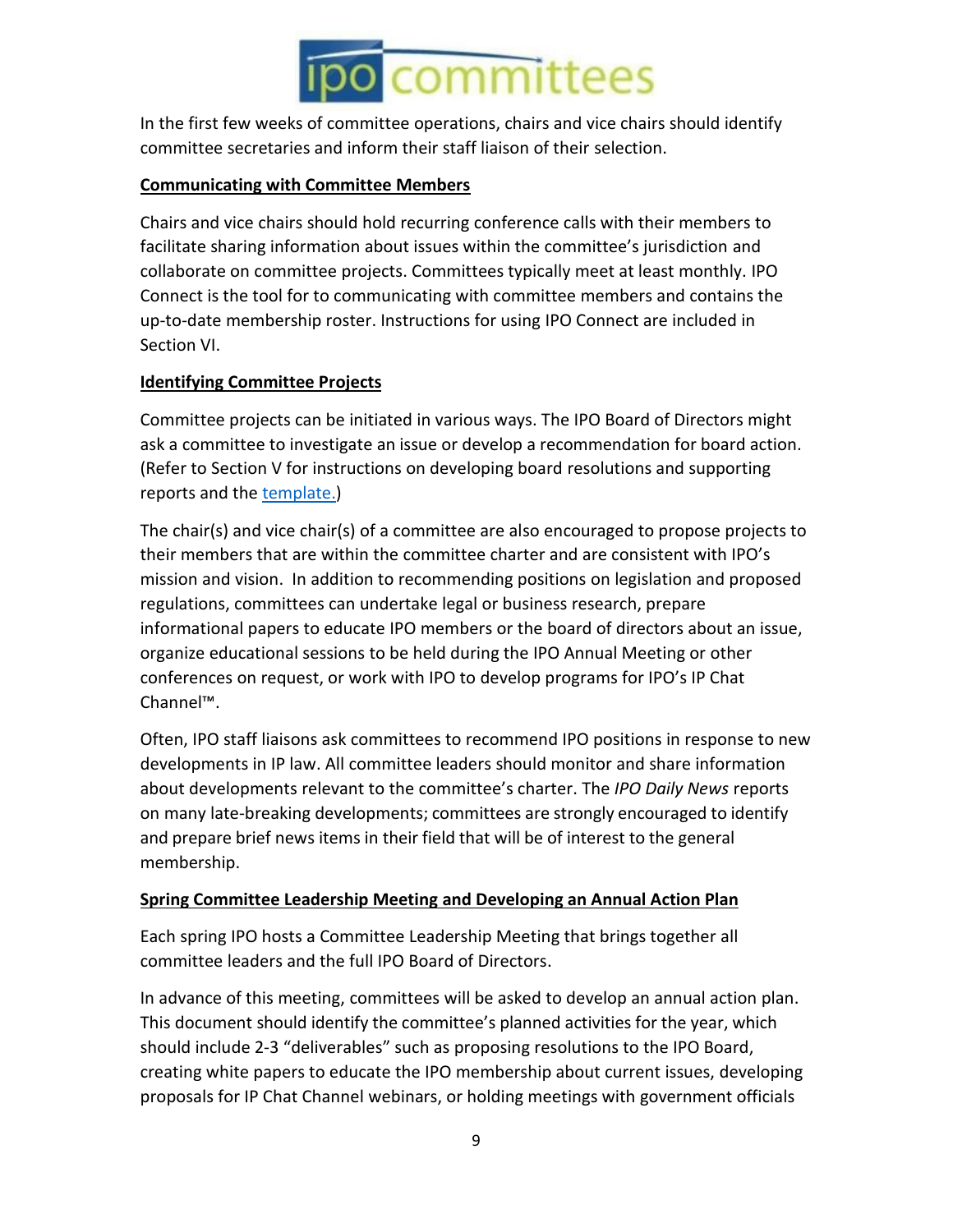such as the USPTO. In the annual plan, committees should indicate whether they are proposing changes to the committee charter. Any proposed modifications should be indicated in redline and explained for consideration and potential approval by the IPO President.

Each committee's annual plan will be distributed to all meeting attendees, and each committee will have an opportunity to make a brief presentation about its work to date and plans for the remainder of the year during the meeting. Time is reserved during the meeting for networking with other committee leaders, which occurs during an opening night reception when the meeting is held in person.

#### **IPO Annual Meeting Committee-Organized CLE Sessions**

Committees host CLE sessions during the IPO Annual Meeting. A request for proposals will be sent by the IPO staff in the spring. Several of the proposals will be selected for the annual meeting program. Committees whose proposals are accepted will be prompted for additional information, such as proposed speakers, by the IPO staff. Speakers for committee sessions should be selected from the committee members and must be approved by IPO leadership before they are invited to speak.

#### **IPO Chat Channel™ Webinars**

Committees are encouraged to develop proposed webinars for the IPO Chat Channel™, which in most cases will be moderated by IPO's Deputy Executive Director and Chief Policy Counsel. Proposals for one-hour webinars can be submitted directly to Samantha Aguayo at [samantha@ipo.org](mailto:samantha@ipo.org) and should include basic information such as a proposed title or topic, a brief description of the issues to be covered, recommended speakers, and potential sponsors (if known). Upon approval, the committee will be asked to assist in producing marketing materials and other help in planning the webinar. These webinars may include proposed speakers from outside of the committee membership.

#### **Annual Reports**

In November, chair(s) and vice chair(s) are responsible for preparing a one-page annual report that summarizes committee activities, suggests future activities to aid incoming committee members/leadership, and provides general information about developments on IP issues relevant to the committee's charter. These reports might also recommend issues IPO should (or should not) continue to address within the committee structure and new issues that might deserve attention. The IPO staff will send a message in the fall concerning the requirements and deadline for this report.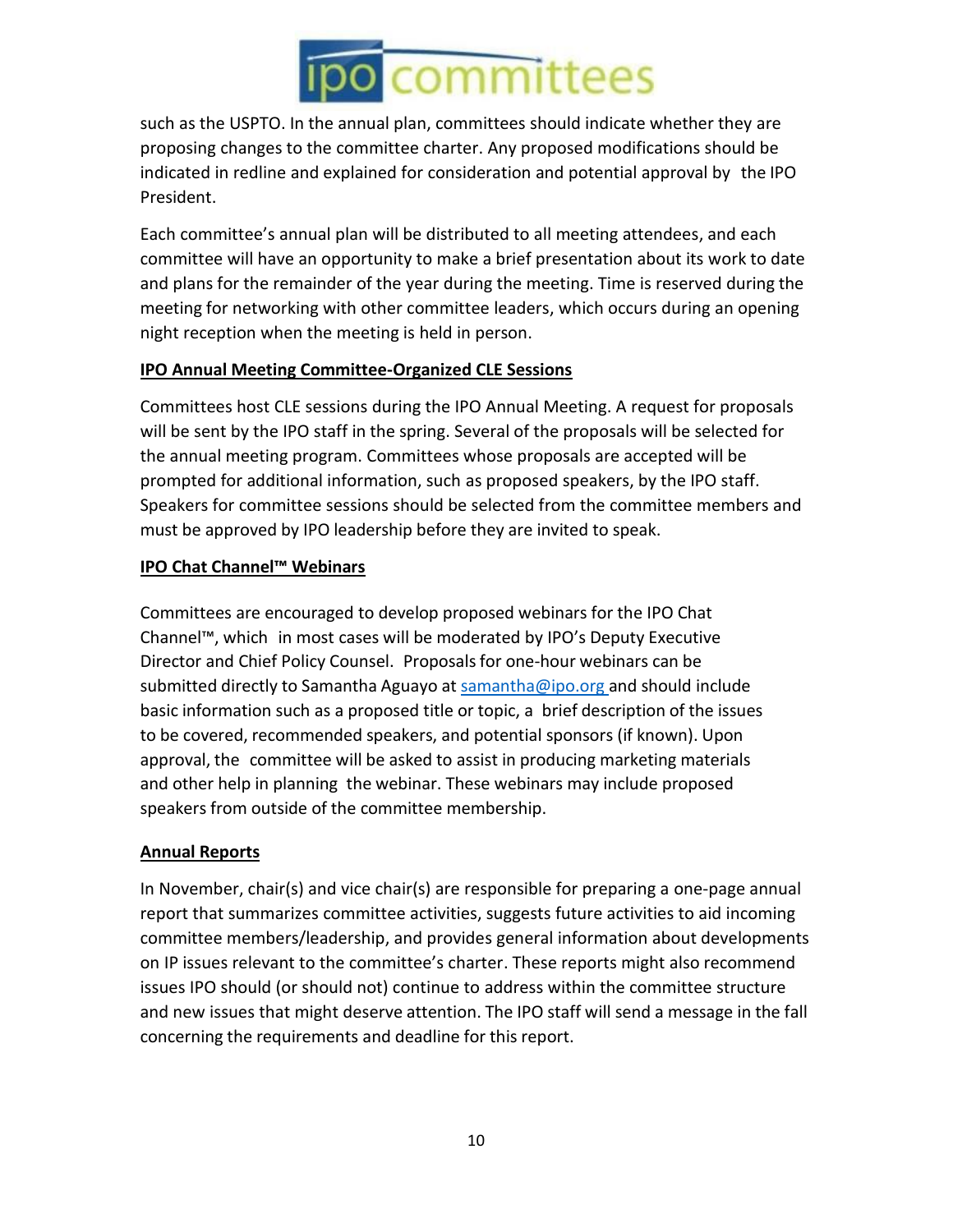

#### **Outstanding Committee of the Year Award**

The Outstanding Committee of the Year Award is presented to one or more committees during the IPO Annual Meeting to recognize outstanding service in promoting reliable, effective, and up-to-date intellectual property systems. Winners receive:

- Recognition by the IPO President during the annual meeting;
- Plaques for committee chair(s), vice chair(s), secretary, and board liaison;
- Recognition on the IPO website and mention in the *IPO Daily News.*

#### **IV. Guide to Proposing Resolutionsfor Adoption by the Board**

<span id="page-10-0"></span>Typically, the IPO Board of Directors meets in person five times per year, but might choose to meet more frequently in a virtual environment (see <https://ipo.org/index.php/committee-resources/> for the schedule). To propose a resolution for adoption by the board, a committee must draft the proposed resolution and a brief memo explaining the recommended position and conduct a vote of its members (unless a different manner of proceeding has been approved by IPO). The general timeline for developing proposed resolutions (subject to change) is below:

**Eight or more weeks before board meeting:** Identify issue, notify staff liaison, and begin drafting resolution and supporting memo.

**Five weeks before board meeting:** Complete resolution and supporting memo and circulate to committee for recorded vote.

**Three weeks before board meeting:** Submit final memo, including record of committee vote, to staff liaison.

Votes on proposed resolutions require a quorum, meaning votes (for, abstain, or against) by a majority of the committee members **who have voting member status**. Given the importance of achieving a quorum, chairs and vice chairs are responsible for encouraging eligible committee members to vote.

The memo supporting a proposed resolution should be brief (generally three to four pages) and include the following sections:

- **Issue**
- **Resolution(s)**
- **Past Actions**
- **Background & Proposal**
- **Committee Votes for and Against**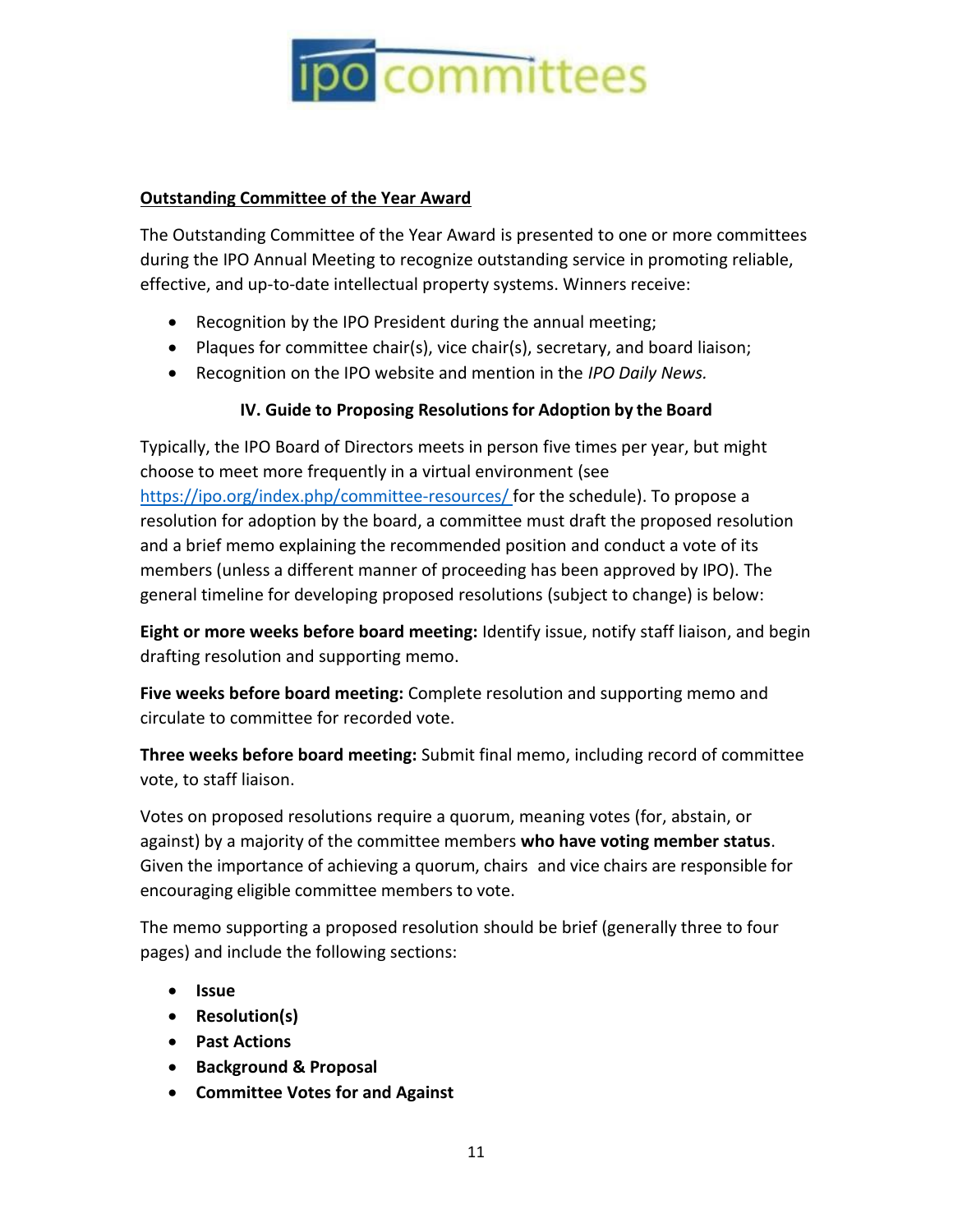When considering whether to include a proposed resolution on the agenda for an upcoming board meeting, the IPO Executive Committee might ask the committee to have one or two of its members discuss the recommendation with the Executive Committee virtually. If the proposed resolution is selected for a board meeting agenda, one or two members of the committee will be asked to present the proposal to the board during a board meeting. Typically chair(s) or vice chairs(s) attend on the committee's behalf; occasionally another committee member who contributed extensively to drafting the proposal might be asked to participate. [\(Click here for](https://ipo.org/wp-content/uploads/2019/06/Template_for_Board_Reports-2-1.doc) a [template.\)](https://ipo.org/wp-content/uploads/2019/06/Template_for_Board_Reports-2-1.doc)

#### **Tips on Presenting Resolutions to the IPO Board**

- The IPO staff will notify you when, where, and how to report or to dial in if participating by phone. When you join a board meeting, you will be introduced and board members will be referred to the page in their materials where your memo begins. You will be invited to present the proposed resolution, followed by questions from board members.
- Be concise: Your presentation should be less than five minutes in most instances. The board receives proposed resolutions two weeks in advance of the meeting, so a high-level overview generally suffices.
- Know your audience: The board is made up of leaders from large companies that likely have views on the topics you will address. Some may have advocated to Congress or other governmental bodies concerning their company's position. There might be differences in views among board members and potentially among your committee's members. When possible, it is helpful to identify common ground to help build consensus. Do not emphasize divisive areas that are not material to the recommendation. On the other hand, where there are two strong points of view on an issue, it is useful to provide a point/counterpoint to present the different perspectives.
- Be prepared: During the question period, you might be asked about process and your sense of the committee's views on alternative approaches to the resolution. Possible modifications may be proposed for your reaction. Being prepared for these possibilities will assist the board in its deliberations.
- Common concerns/questions raised by the board:
	- o Questions about the choice of specific terms and whether the committee considered alternative wording or approaches. The language of the resolution should be as clear as possible because it will be published, but the supporting memo will not be public.
	- o Timing considerations such as expected Congressional action on legislation or agency action on rulemaking and any other considerations relevant to the need to adopt a resolution immediately or await potential future events.
- Presentation to the board should include: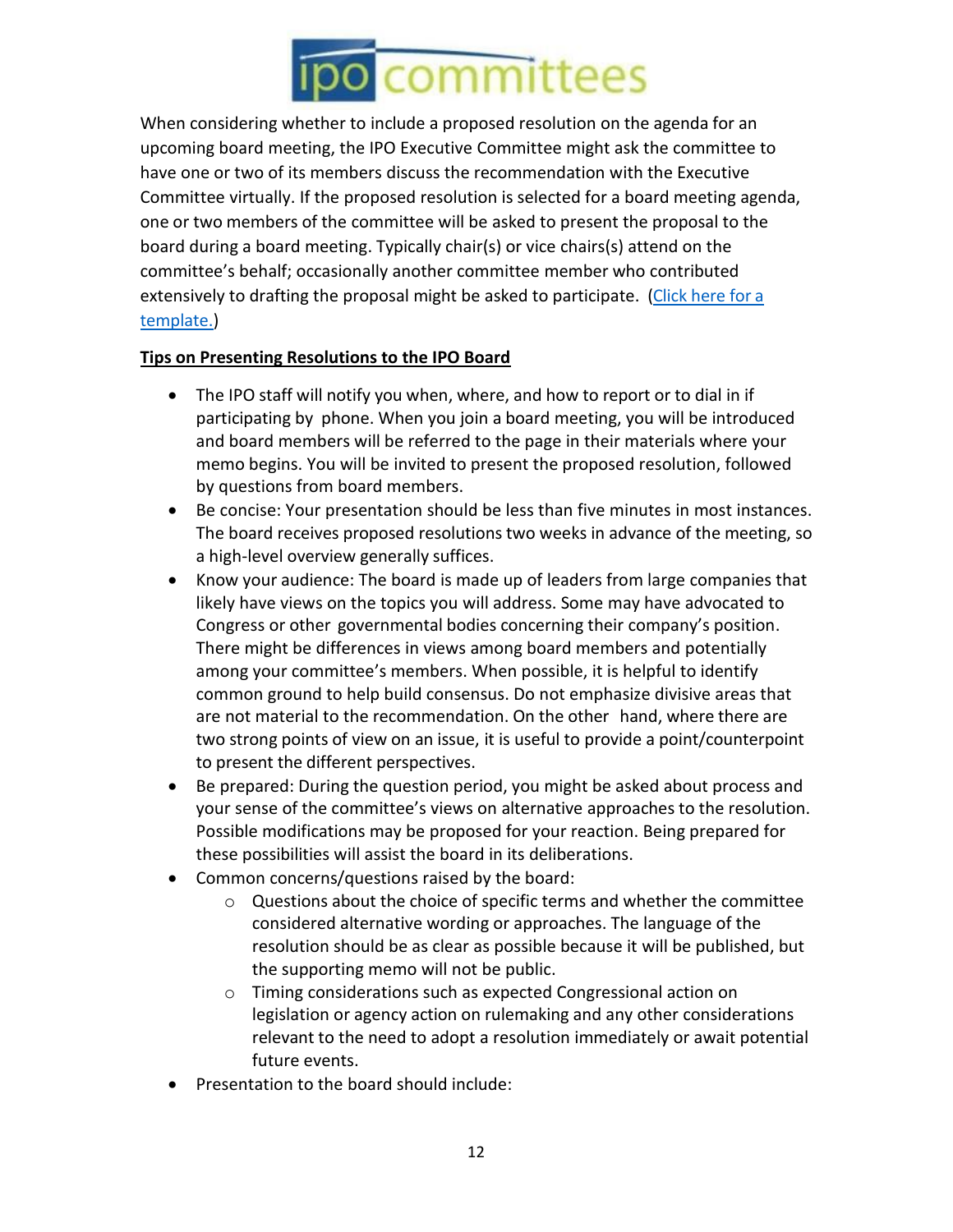- o Context: Explain why the committee is proposing the resolution, including precipitating events and relevant prior activities.
- o Background: Discuss the important issues raised and addressed by the committee. Explain the process followed at the committee level, including any negotiations on wording. This part of the presentation should be concise.
- o Discuss the resolution: Highlight specific, critical language in the resolution, especially if there was disagreement about how to handle any issues.
- o Committee voting: Discuss the results of the committee vote, including the level of participation (particularly by corporate members) and the reasons expressed by any member who opposed the resolution.
- A resolution should be a policy statement that enjoys the broadest possible consensus within the IPO Board. Be aware that proposed resolutions are often amended by the board before adoption for this reason and are sometimes sent back to a committee to consider the Board's feedback.

## **V. Guide to Preparing Letters and Comments**

Committees are expected to study requests for comments on proposed U.S. and international regulations and to draft responses for approval by the IPO leadership. In the U.S., requests are typically published in the *Federal Register* and outline proposed rules or other issues to be addressed by public comments. Other countries have similar mechanisms for requesting public comments on proposed governmental actions.

Committees may also recommend that IPO submit letters to legislative or administrative agencies outside the context of a direct request – for example, to comment on legislation or to offer input on an issue that is not currently the subject of proposed rulemaking.

Committees generally identify a small group of members to prepare an initial draft for feedback by the full committee during a committee meeting or by email. Comments and letters are expected to fairly reflect a consensus on an issue but do not require a committee vote before submission to the staff liaison for obtaining approval by IPO leadership. The staff liaison will provide a template for comments and letters. The committee leaders should provide the staff liaison with a copy of (or link to) any regulations being commented on or, if applicable, an English translation of the regulations.

Comments and letters are typically signed by IPO's president or executive director and are submitted to the relevant government body by the IPO staff. Committees who participate in preparing comments or letters typically receive recognition in the IPO Daily News; committee leaders should identify for their staff liaisons those members who actively participated.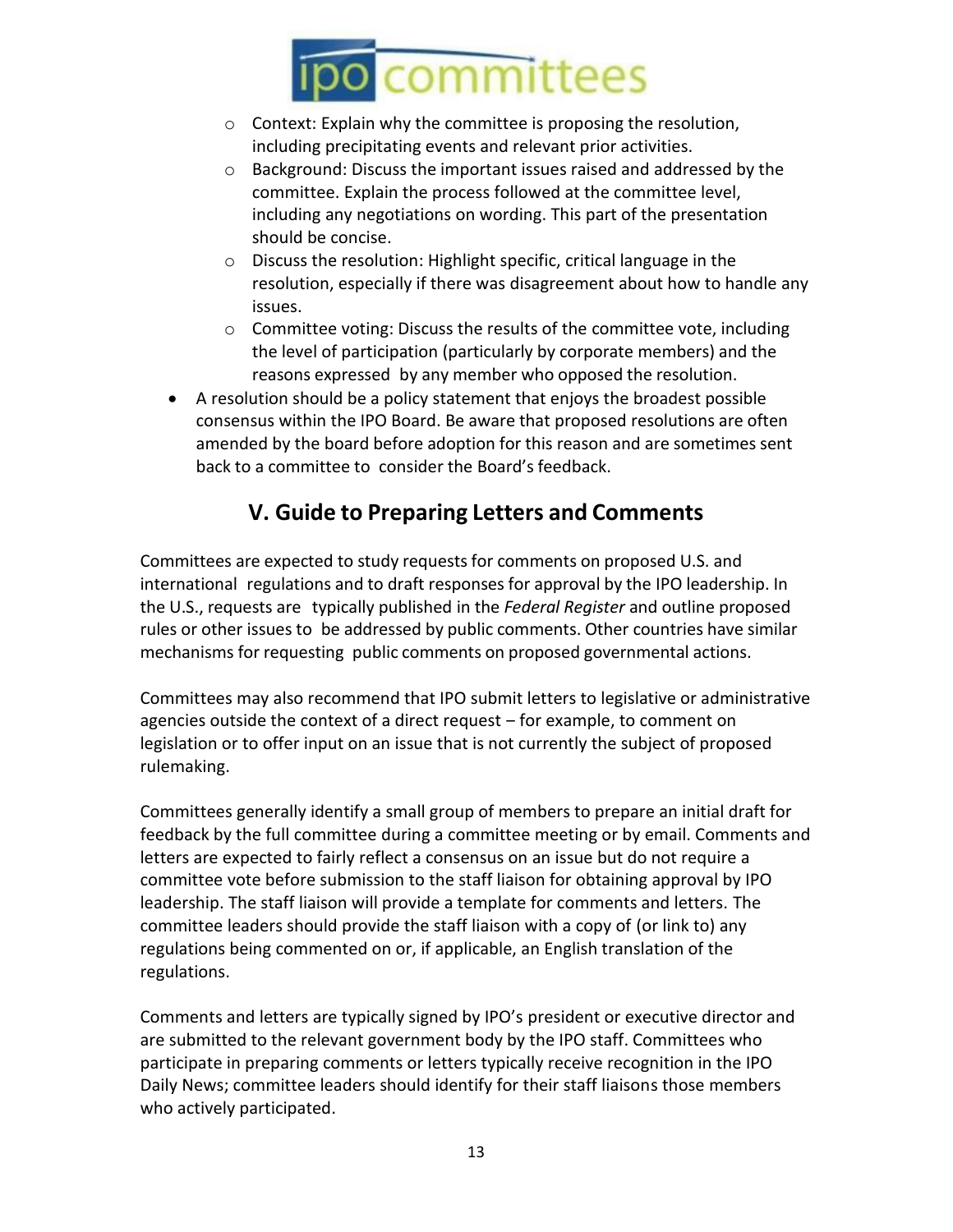

### **VI. Using IPO Connect for Committee Business**

<span id="page-13-0"></span>IPO Standing IP Committee members should communicate with their entire committee using this area of the IPO Website.

#### **How To Login to IPO Connect:**

- 1. Open a web browser and go to [http://connect.ipo.org](http://connect.ipo.org/)
- 2. Click "Sign-in"
- 3. Login using the same username and password you use for IPO.org
- 4. If you cannot remember your password, request a new one at <http://www.ipo.org/password> *(If you are still experiencing problems logging in, please email* [committees@ipo.o](mailto:committees@ipo.org)*rg to have your password reset)*

#### **What Can I Do on IPO Connect?**

#### *Check your Committee Roster*

IPO Connect is regularly synced with the IPO database. It should be your first stop if you need to see who is currently on your committee.

#### To check your roster:

- 1. Sign-in to IPO Connect
- 2. Click the "Committees" link in the top navigation area
- 3. Click on the committee name to view recent activity
- 4. To view the full roster, click the "Members" tab

#### *Send a Message to the Committee*

Messages sent through IPO Connect are delivered in real time to the email address we have on file for each committee member.

#### To send a message:

- 1. Sign-in to IPO Connect
- 2. Click the "Committees" navigation item
- 3. Click on your committee name
- 4. Click on the "Discussions" tab, and then "+Post New Message" on the right-hand side of the page
- 5. Give the message a subject
- 6. After writing your message using the text editor, click "Send" to send immediately or "Attach" if you would like to attach a document (a document can also be an Outlook calendar invitation)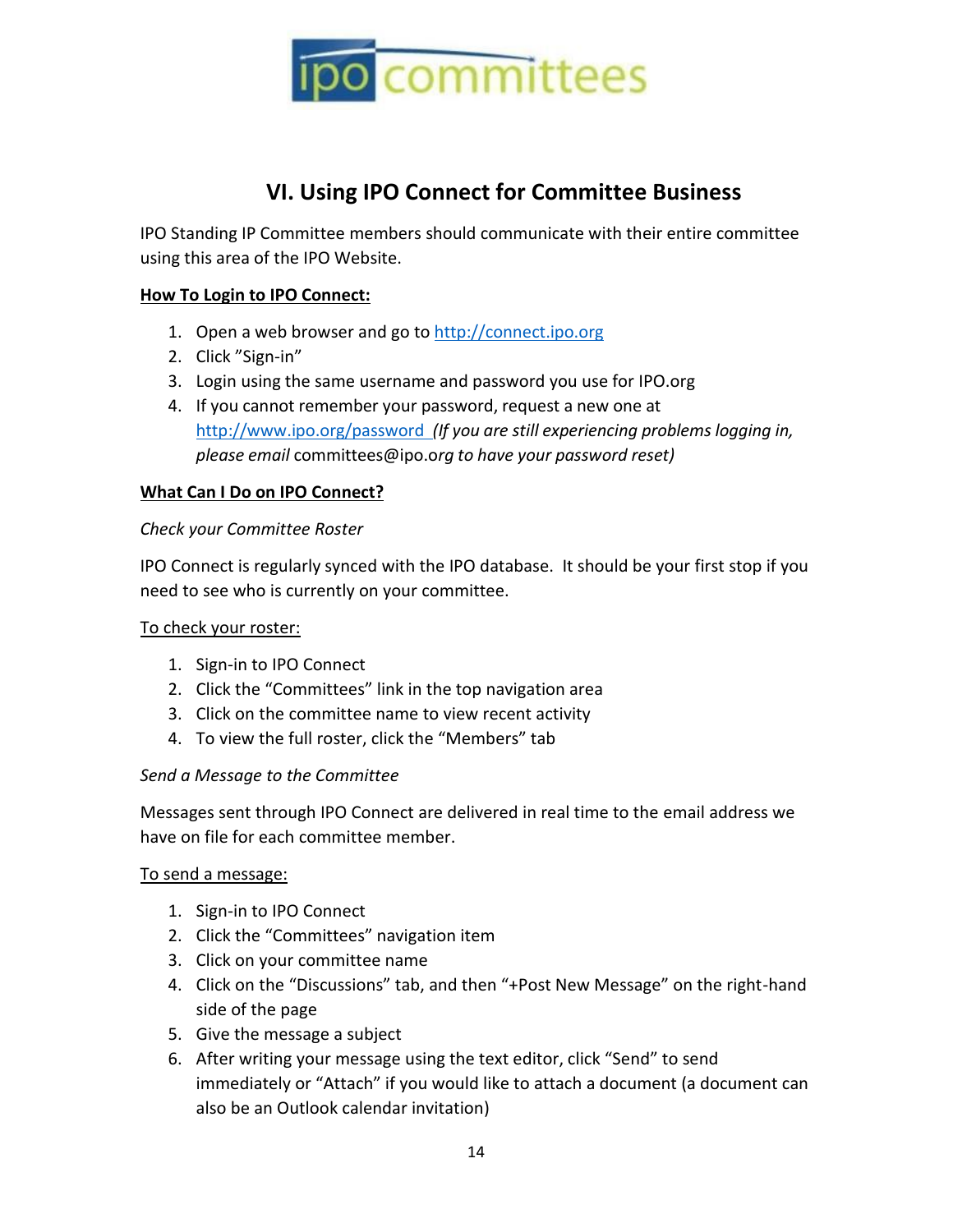

- 7. When uploading an attachment, be sure to complete steps 1 and 2 on the form
- 8. When you have your document uploaded, click "Finish" at the bottom of the form to finalize the attachment

#### *Share or Archive a Document*

Occasionally, you might want to upload a document to share later with your committee or save it for archival purposes.

#### To Upload a Document:

- 1. Sign-in to IPO Connect
- 2. Click the "Committees" navigation item
- 3. Click on your committee name
- 4. Click on "Add Document" under "Latest Shared Files" in the bottom left-hand corner of the page
- 5. Fill out a Title and Description for the document
- 6. Select your committee from the "Library" list
- 7. After you upload your document in step 2, be sure to click "Next" at the bottom of the form to add your document

#### *Send an Outlook Invitation*

The committee secretary can download a roster of committee members (by visiting the "Members" section on IPO Connect and using the "Export" function to download an Excel file) and send the Outlook reminder directly to that list. Keep in mind that the committee roster is continuously updated as new members join the committee or when members leave their companies and firms. The secretary should download a new roster and update the recipient list on at least a monthly basis to ensure all current committee members receive the invite.

#### *Create a Subcommittee*

On occasion, it can be helpful to create a subcommittee to work on a specific project. Once created, a subcommittee will have all the functionalities of the parent committee.

#### To Create a Subcommittee:

- 1. Send an email to your IPO staff liaison.
- 2. In the email, please include:
	- a. The name of your committee
	- b. The name of the subcommittee you are requesting
	- c. Which members of your committee should be on the subcommittee.
- 3. The IPO staff will enter the data and respond when the subcommittee is created.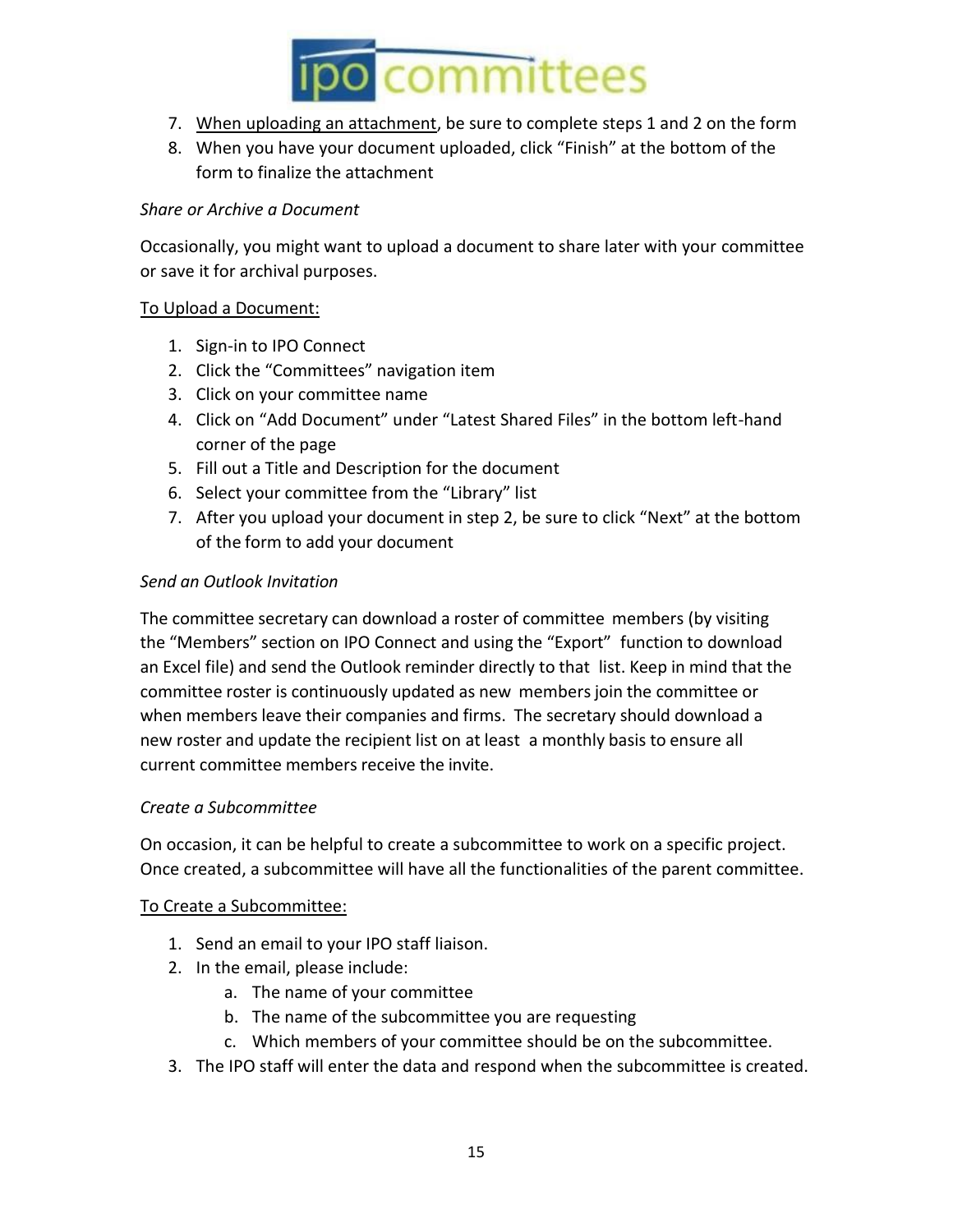

## **VII. Tips for Committee Chairs and Vice Chairs**

#### <span id="page-15-0"></span>**Establish Regular Communication**

- Set a schedule for monthly conference calls for the full committee and send a reminder message and meeting agenda before each call.
- Make sure all committee members are on the official IPO roster.
- Direct individuals who inquire about signing up for your committee to [www.ipo.org/joinacommittee.](http://www.ipo.org/joinacommittee)
- Publish a schedule and attach a calendar invitation to your message. This helps to increase participation.
- Send out messages with items of interest to committee members somewhat regularly to keep members engaged outside of regular committee calls.
- Committee leaders should communicate with each other outside of full committee calls as needed. Many committee leaders have monthly calls to plan the agenda for each call of the full committee.
- Hold an in-person committee business meeting during the IPO Annual Meeting

#### **Adding Committee Members to Committee Email List**

IPO's professional networking site, IPO Connect, includes a discussion group for every committee. Encourage new committee members to login to IPO Connect to view previous messages and get up to speed on the committee's projects. Refer to the "Using IPO Connect for Committee Business" section in this manual for more information about using IPO Connect.

#### **Be Aware of IPO Deadlines**

As explained above, committees are asked to submit reports two times during the year (one for the Committee Leadership Meeting and an Annual Report). Please make sure you are aware of these deadlines so that you can meet them in a timely fashion. Reports to the IPO Board must be submitted three weeks before a board meeting (see Section IV). Comments and letters should be submitted to the staff liaison two weeks before the due date for submissions (see Section V).

#### **Organize Subcommittees**

Organize subcommittees to work on specific projects and report back to the full committee. This is particularly useful for very large committees because it allows the committee to pursue multiple projects and provides active committee members a greater opportunity to get involved. Chairs should check in regularly with each subcommittee to ensure that they are on track and working toward the committee's